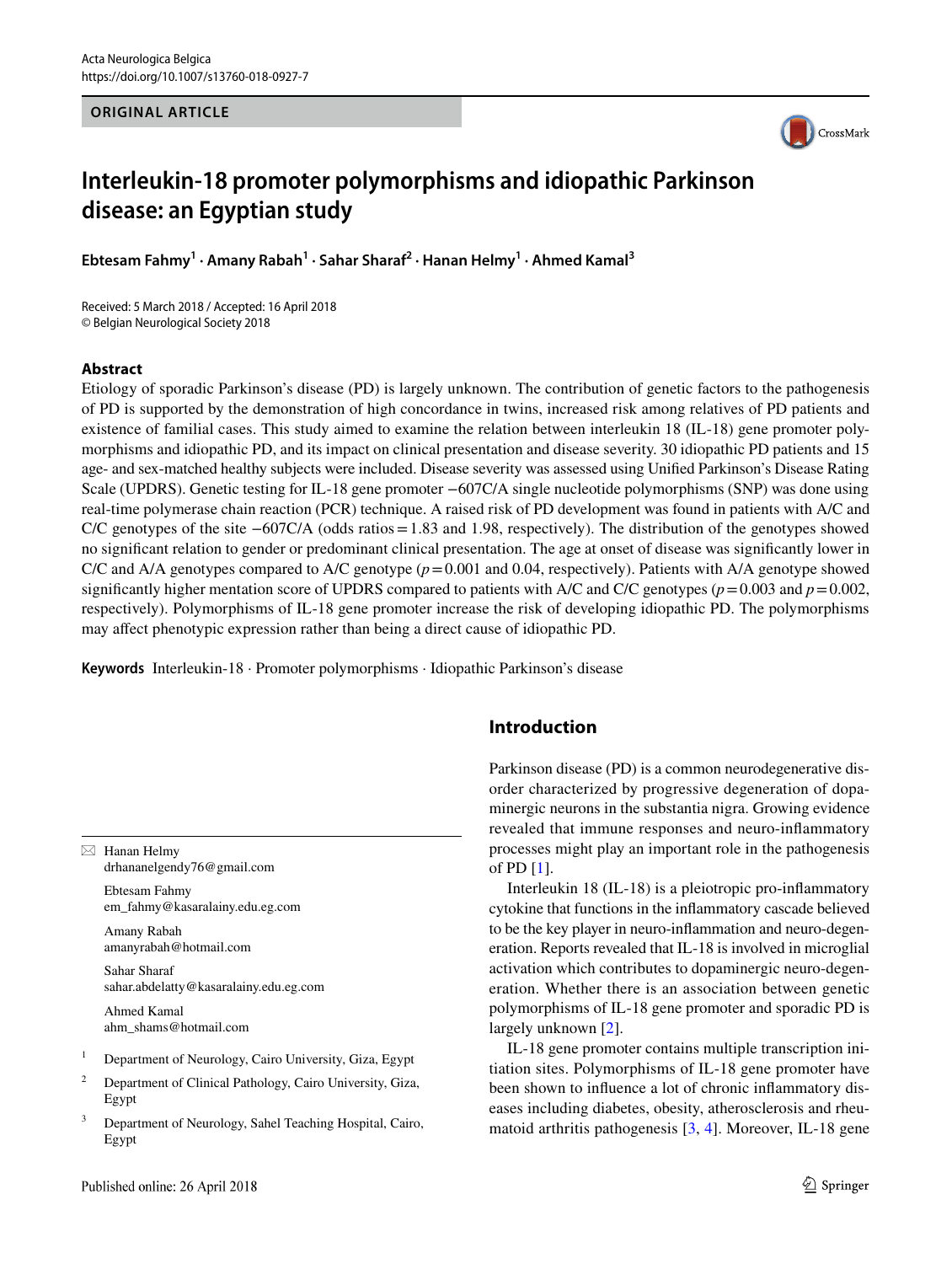promoter polymorphisms have been associated with Alzheimer's disease, which might indicate its contribution to the progress of neurodegenerative disorders [\[5](#page-5-4)].

A study by Xu et al. [[6](#page-5-5)] has addressed the relation between IL-18 gene promoter polymorphisms and PD. However, there is still a need for more studies to increase awareness about genetics of neuro-inflammation, outline the relation between inflammatory interleukins and PD incidence and symptomatology, and attempt reproduction of the results in different ethnicities. This can aid to discover protective mechanisms to halt or decelerate the progression of the disease and direct appropriate genetic testing in susceptible individuals [[7\]](#page-5-6).

The present study was designed to examine the relation between polymorphisms of IL-18 gene promoter and idiopathic PD, and its impact on clinical presentation and disease severity.

# **Subjects and methods**

This is a case–control study conducted on 45 subjects (30 PD patients and 15 age- and sex-matched healthy subjects). Patients were selected from Al Sahel Teaching Hospital and Neurology outpatient clinic of Cairo University Hospitals in the period from March to November 2012. An informed consent was taken from the patients prior to participation to ensure complete satisfaction.

Inclusion criteria were:

- 1. Patients (of both sexes) fulfilling the diagnostic criteria of idiopathic PD proposed by Jankovic and Shannon [[8\]](#page-5-7) which include:
- Parkinsonism characterized by typical rest tremor, bradykinesia and rigidity.
- Asymmetrical manifestations at onset.
- Significant response to a satisfactory trial of L-dopa.
- Absence of atypical features suggesting alternative diagnosis.
- None of the following: early prominent dementia, symmetrical signs, bulbar dysfunction, early gait disorders, falls within the first year of onset, wheelchair dependence within 5 years, early autonomic failure, sleep apnea, inspiratory stridor, apraxia, alien limb or cortical sensory loss.
- 2. Age range from 40 to 75 years.

Exclusion criteria were: other causes of Parkinson disease, intake of antipsychotic drugs, substance abuse, alcohol intake and metabolic disturbances (as chronic liver disease or elevated serum copper).

# **Methods**

Patients were submitted to:

*Thorough clinical assessment* Including detailed history taking and complete neurological examination.

*Grading of disease severity* Using Unified Parkinson's Disease Rating Scale (UPDRS) which consists of 6 sections: mentation (mental activity), behavior, and mood (4 questions), activities of daily living (ADL) (13 questions), motor examination (14 questions), complications of therapy (11 questions), Modified Hoehn and Yahr Staging Scale and Schwab and England Activities of Daily Living Scale [[9\]](#page-5-8).

*Laboratory workup* Included complete blood count, liver function tests, kidney function tests, fasting blood sugar, and electrolytes (including sodium, potassium, calcium and phosphorus levels). Serum copper level was estimated for patients, to exclude hepato-lenticular degeneration.

*Brain imaging* Non-contrast computed tomography (CT) and/or magnetic resonance imaging (MRI) of the brain were done for patients to rule out secondary causes of parkinsonism.

*Genetic testing for interleukin 18 gene promoter polymorphisms* Determination of the polymorphisms at the −607C/A position in the promoter of the IL-18 gene was done for both patients and controls using real-time polymerase chain reaction (PCR). This comprises two steps, DNA extraction and genotype detection. Deoxyribonucleic acid extraction was done using High-Pure PCR Template Preparation kit, by Roche. For the detection of −607C/A single nucleotide polymorphism in interleukin 18 gene promoter region realtime PCR was done on the LightCycler<sup>®</sup> 2.0 instruments, using LightCycler<sup>®</sup> FastStart DNA Master<sup>PLUS</sup> SYBR Green I supplied by Roche. To prove that only the desired PCR product has been amplified, a melting curve analysis after PCR was performed. LightCycler**®** 2.0 PCR systems automatically calculated the negative derivative of the change in fluorescence and generated a melting curve for each sample. The melting peaks for different genotypes are as follows:

- Homozygote −607 A/A: 1 melting peak at 85 °C.
- Heterozygote −607 A/C: 2 melting peaks at 84 and 85 °C.
- Homozygote −607 C/C: 1 melting peak at 84 °C.

# **Statistical analysis**

Data were analyzed using the Statistical Program for Social Science (SPSS) version 18.0. Quantitative data were expressed as mean $\pm$ standard deviation (SD). Qualitative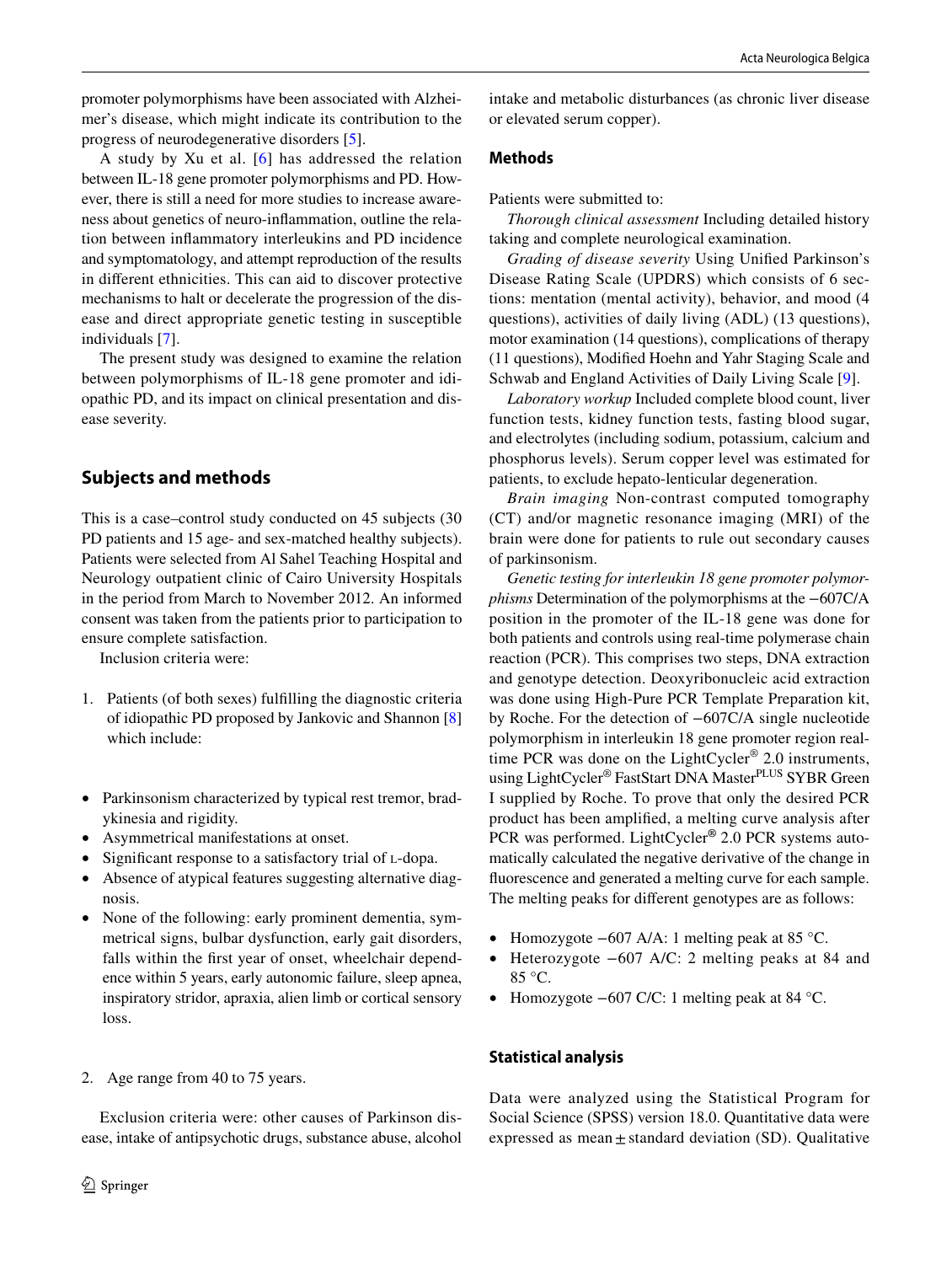data were expressed as frequency and percentage. Independent sample *t* test was used to compare between two variables. A one-way analysis of variance (ANOVA F) was used to compare between more than two variables. Post hoc was used to test possible combinations of groups to determine where the significant differences are located (typically only if the omnibus "*F*" is significant). The odds ratio (OR) was calculated to assess the presence of an increased risk of disease development in relation to any of the IL-18 gene promoter polymorphisms. The OR of each genotype was calculated independently, using the following formula [[10\]](#page-5-9):

$$
OR = \frac{a/b}{c/d} = \frac{a \times b}{b \times c},
$$

where *a* is the number of patients with a specific genotype, *b* is the number of controls with that genotype, *c* is the number of patients with the other genotypes, and *d* is the number of controls with the other genotypes.  $p$  value  $< 0.05$  was considered significant,  $p$  value < 0.001 was considered highly significant, and  $p$  value  $> 0.05$  was considered insignificant.

#### **Ethical statement**

The ethical committee of the faculty of medicine, Cairo University, has allowed this study.

# **Results**

#### **Demographic and clinical characteristics**

Patient group included 30 PD patients [17 females (56.70%) and 13 males (43.30%)]. Their age ranged from 45 to 72 years, with a mean of  $59.37 \pm 7.43$  years. The control group included 15 healthy subjects [8 females (53.33%) and 7 males (46.67%)]. Their age ranged from 42 to 63 years, with a mean of  $52.87 \pm 8.21$  years.

The age at disease onset ranged from 42 to 64 years, with a mean of  $52.33 \pm 5.60$  years. The disease duration ranged from 1 to 15 years, with a mean of  $7.03 \pm 3.65$  years. Tremors were predominant in 24 patients (80%), whereas bradykinesia was predominant in 6 patients (20%).

# **Distribution of interleukin 18 gene promoter polymorphisms**

The distribution of IL-18 gene promoter polymorphisms at position −607C/A in patients and controls is presented in Table [1.](#page-2-0) No significant difference was detected between PD patients and controls regarding the distribution of the polymorphisms (A/A, C/C or A/C) of the IL-18 gene promoter  $(p>0.05)$ .

<span id="page-2-0"></span>**Table 1** IL-18 gene promoter −607C/A polymorphism distribution in patients and controls

| Gene promoter<br>$-607$ C/A form | Patients |       | Controls |       | <i>p</i> value |  |
|----------------------------------|----------|-------|----------|-------|----------------|--|
|                                  | No.      | %     | No.      | %     |                |  |
| A/A                              | 11       | 36.70 | 9        | 60.00 | 0.240          |  |
| C/C                              | 7        | 23.30 | 2        | 13.30 | 0.690          |  |
| A/C                              | 12       | 40.00 | 4        | 26.70 | 0.584          |  |
| $A\%$                            | 57.00    |       | 73.30    |       |                |  |
| $C\%$                            | 43.00    |       | 26.70    |       |                |  |

<span id="page-2-1"></span>**Table 2** The relative risk of PD development in patient subgroups distributed by genotype

| Patient subgroup | Odds ratio | $p$ value |  |
|------------------|------------|-----------|--|
| A/A patients     | 0.39       | 0.14      |  |
| C/C patients     | 1.98       | 0.44      |  |
| A/C patients     | 1.83       | 0.38      |  |

Although a raised risk of PD development was found in patients with C/C and A/C genotypes, the odds ratios being 1.98 and 1.83, respectively, statistical significance was not achieved for any of the subgroups  $(p > 0.05)$  (Table [2](#page-2-1)).

# **Comparison between male and female patients**

No significant difference was detected between male and female patients as regards the distribution of IL-18 gene promoter polymorphisms  $(p=0.80)$  (Fig. [1](#page-3-0)).

# **Comparison between patients distributed according to predominant clinical presentation**

No significant difference was detected between patients presented with bradykinesia or tremors regarding age at disease onset, UPDRS scores or distribution of IL-18 gene promoter polymorphisms  $(p>0.05)$  (Fig. [2\)](#page-3-1).

# **Comparison between Parkinson's disease patients distributed according to interleukin 18 gene promoter polymorphisms**

A significant difference was found between IL-18 gene promoter polymorphisms regarding the age at disease onset  $(p=0.005)$ . Post hoc test revealed that patients with C/C genotype showed a lower age at onset compared to patients with A/C genotype ( $p$  value = 0.001). Patients with A/A genotype showed a significantly lower age at onset compared to patients with A/C genotype  $(p=0.04)$ . However, no significant difference was found between patients with C/C and A/A genotypes  $(p > 0.05)$  (Table [3](#page-3-2)).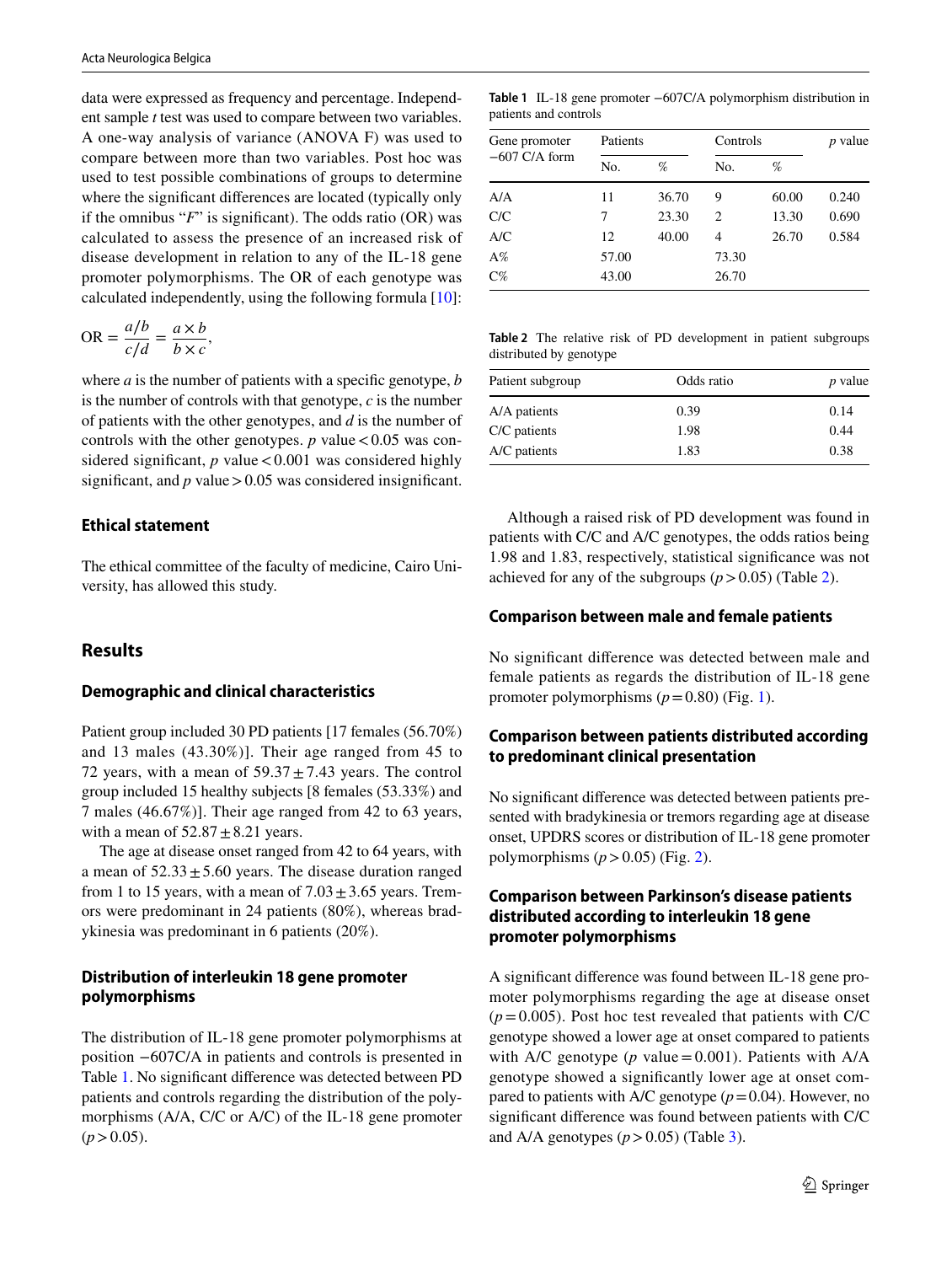<span id="page-3-0"></span>



<span id="page-3-1"></span>

<span id="page-3-2"></span>**Table 3** Comparison between different genotypes in the IL-18 gene promoter −607C/A site as regards age at onset of PD

| Genotype  | No. |           | Age at onset (years) | <b>ANOVA</b> test          | Post hoc test $p$ values |  |
|-----------|-----|-----------|----------------------|----------------------------|--------------------------|--|
| $-607C/A$ |     | Range     | $Mean \pm SD$        |                            |                          |  |
| A/A       | 11  | $44 - 62$ | $51.55 \pm 5.48$     | $F = 6.53 (p = 0.005)^{a}$ | A/A vs. $A/C = 0.04^a$   |  |
| C/C       |     | $42 - 53$ | $47.71 + 3.99$       |                            | C/C vs. $A/C = 0.001^b$  |  |
| A/C       | 12  | $50 - 64$ | $55.75 + 4.43$       |                            | A/A vs. $C/C = 0.11$     |  |

a Statistically significant

<sup>b</sup>Highly significant

Comparing patient subgroups distributed according to genotype as regards the UPDRS scoring, a statistically significant difference was detected in the mean scores of mentation, mood and cognition parameter  $(p=0.002)$ . Post hoc test revealed that patients with A/A genotype had higher mean scores, denoting greater affection, than patients with A/C or C/C genotypes  $(p=0.003, 0.002$  respectively) (Table [4](#page-4-0)).

# **Discussion**

Polymorphisms at −607C/A site of IL-18 gene promoter were found to influence the expression of IL-18 gene. These polymorphisms were previously studied in PD patients and linked to disease incidence, with C/C genotype showing a greater risk for disease development [[6\]](#page-5-5).

In the present study, C/C and A/A genotypes of IL-18 gene promoter presented at significantly earlier age compared to A/C genotype, which may suggest that these genotypes enhance early IL-18 gene transcription. Enhanced IL-18 gene transcription increases pro-inflammatory IL-18 production, and earlier damage of the dopaminergic neurons of substantia nigra in susceptible individuals. So, younger age at onset in patients with C/C and A/A genotypes could present a defective neuro-protection leading to dopaminergic neuronal damage. Nigral dopaminergic neurons appear to be the first to suffer from enhanced neuro-inflammation or impaired neuro-protection [[2\]](#page-5-1).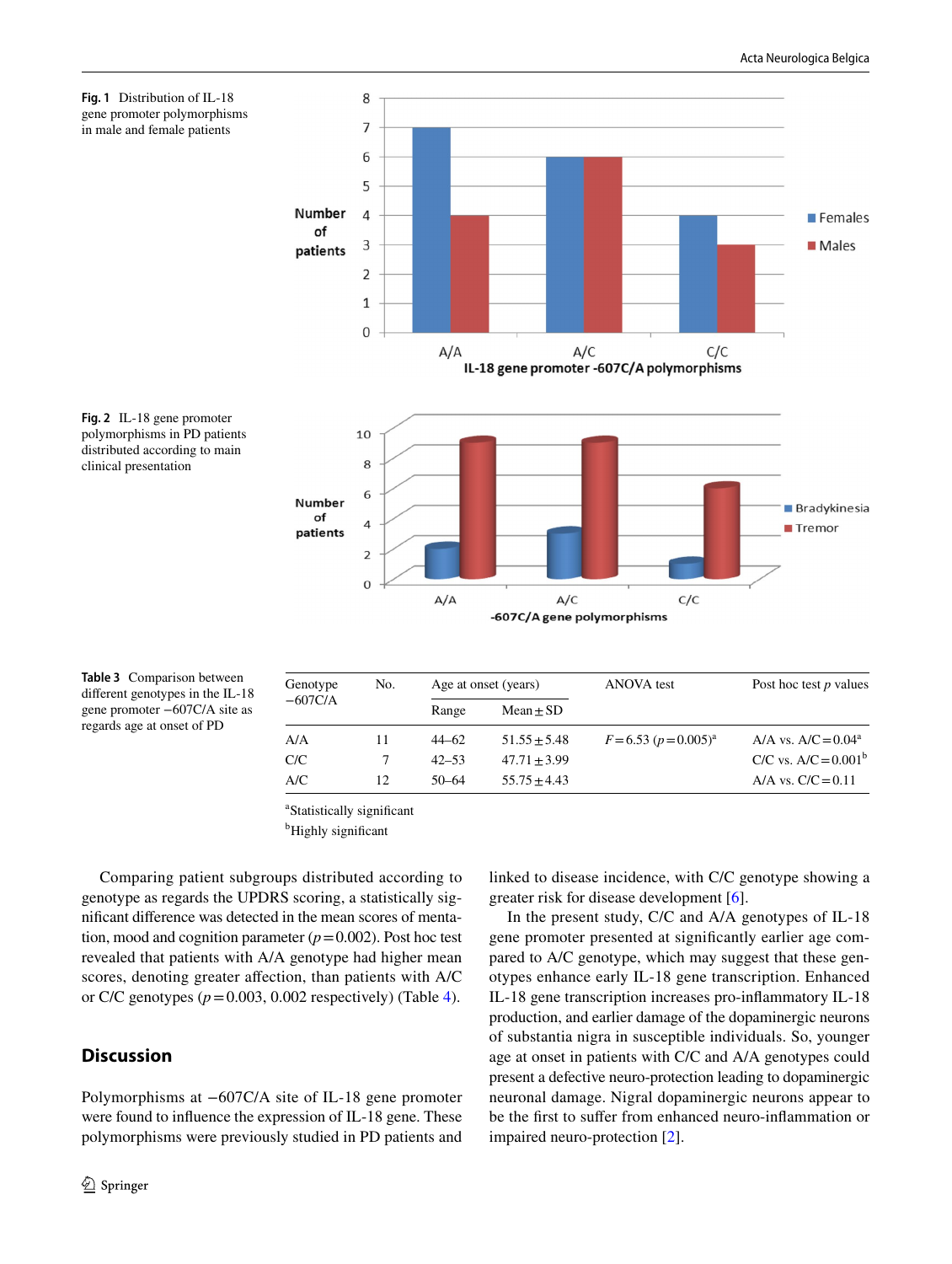|  | Acta Neurologica Belgica |  |
|--|--------------------------|--|
|  |                          |  |

| <b>UPDRS</b> sections        | Genotype $-607C/A$ |                   |           |                   |           |                  | $p$ value                                                                                                                                            |
|------------------------------|--------------------|-------------------|-----------|-------------------|-----------|------------------|------------------------------------------------------------------------------------------------------------------------------------------------------|
|                              | A/A                |                   | A/C       |                   | C/C       |                  |                                                                                                                                                      |
|                              | Range              | $Mean \pm SD$     | Range     | $Mean \pm SD$     | Range     | $Mean \pm SD$    |                                                                                                                                                      |
| Mentation, behavior and mood | $2 - 11$           | $7.27 \pm 3.10$   | $0 - 8$   | $3.50 \pm 2.39$   | $0 - 7$   | $2.86 \pm 2.61$  | ANOVA:<br>0.002 <sup>a</sup><br>Post hoc:<br>A/A vs.<br>A/C<br>0.003 <sup>a</sup><br>A/A vs.<br>C/C<br>0.002 <sup>a</sup><br>A/C vs.<br>C/C<br>0.623 |
| ADL                          | $9 - 24$           | $15.73 \pm 4.31$  | $3 - 31$  | $15.58 \pm 8.49$  | $15 - 27$ | $20.00 \pm 3.74$ | 0.29                                                                                                                                                 |
| Motor examination            | $11 - 27$          | $17.64 \pm 4.39$  | $2 - 36$  | $18.25 \pm 8.66$  | $12 - 25$ | $19.43 \pm 4.54$ | 0.85                                                                                                                                                 |
| Complications of therapy     | $0 - 12$           | $4.55 \pm 4.18$   | $0 - 13$  | $4.08 \pm 4.42$   | $0 - 9$   | $2.71 \pm 3.35$  | 0.65                                                                                                                                                 |
| Modified (H&Y) scale         | $1 - 3$            | $2.23 \pm 0.72$   | $1 - 4$   | $2.38 \pm 1.00$   | $1.5 - 3$ | $2.21 \pm 0.57$  | 0.88                                                                                                                                                 |
| S&E scale                    | $40 - 90$          | $70.00 \pm 13.42$ | $30 - 90$ | $65.83 \pm 16.21$ | $70 - 80$ | $78.57 \pm 3.78$ | 0.15                                                                                                                                                 |
| Total score                  | $25 - 58$          | $40.64 \pm 10.01$ | $8 - 64$  | $37.33 \pm 15.84$ | $27 - 52$ | $42.29 \pm 8.83$ | 0.68                                                                                                                                                 |

<span id="page-4-0"></span>**Table 4** Comparison between patients with different genotypes in IL-18 gene promoter −607C/A site as regards mean UPDRS scores

*ADL*activities of daily living, *H&Y*modified Hoehn and Yahr Scale, *S&E*Schwab and England Activities of Daily Living Scale, *UPDRS*Unified Parkinson's Disease Rating Scale

a Statistically significant

In a previous study done on an Ashkenazi Jew cohort, Hakansson et al. [[11](#page-5-10)] found that G/G genotype at  $-174$ G/C site of the IL-6 gene promoter was associated with earlier PD onset than G/C or C/C genotypes. However, Ross et al. [[12](#page-5-11)] and Infante et al. [\[13\]](#page-5-12) found no correlation between the IL-6 gene promoter polymorphisms and the age at PD onset in Irish and Spanish cohorts, respectively. This can be explained in view of differences in ethnic backgrounds which may influence the genetic map of individuals, as well as the subjective nature of reporting the symptom onset in different patients, which makes accurate determination of the age at disease onset a matter of difficulty. To the best of our knowledge, no previous study examined the correlation between IL-18 gene promoter polymorphisms and age at onset of PD.

Although C/C and A/C genotypes of IL-18 gene promoter showed an increased relative risk for PD development ( $OR = 1.98$  and 1.83, respectively), this finding did not reach a statistical significance due to small sample size which was attributed to financial issues. In the study of Xu et al. [[6\]](#page-5-5), the relative risk of PD development in patients with C/C genotype was 1.80, which was statistically significant owing to a larger sample size. However, more research is needed to generalize this finding, as our study was confined to Egyptian ethnicity and that of Xu et al., was confined to Han Chinese ethnicity.

Patients with A/A genotype had higher scoring in the mentation, mood and behavior parameter of the UPDRS compared to A/C or C/C genotypes. The A/A genotype is more associated with intellectual impairment, thought disorder and depression. This implies that patients with A/A genotype had greater affection of the CNS structures responsible for the development of cognitive, behavioral and mood.

In this study, no significant difference was detected between patients presented with bradykinesia or tremors regarding distribution of IL-18 gene promoter polymorphisms which may be attributed to a small number of patients which was a limitation in this study. However, a relationship between genetic mutations and PD symptoms was detected in previous research. Paisan–Ruiz et al. [[14](#page-5-13)] reported an association between G2019S mutation of the LRRK2 gene and the tremor-dominant PD in patients with familial disease. Haugarvoll et al. [[15\]](#page-5-14) and Healy et al. [[16\]](#page-5-15) also reported an association between LRRK2 mutation and the asymmetrical tremor-dominant PD phenotype. In an Egyptian cohort, Hashad et al. [[17](#page-5-16)] found that G2019S mutation was associated with a higher degree of motor affection in the form of resting tremor and postural instability.

With the limitation of this study, it could be concluded that A/C and C/C genotypes at −607C/A SNP of IL-18 gene promoter had increased relative risk of developing PD. The C/C and A/A genotypes were related to earlier onset